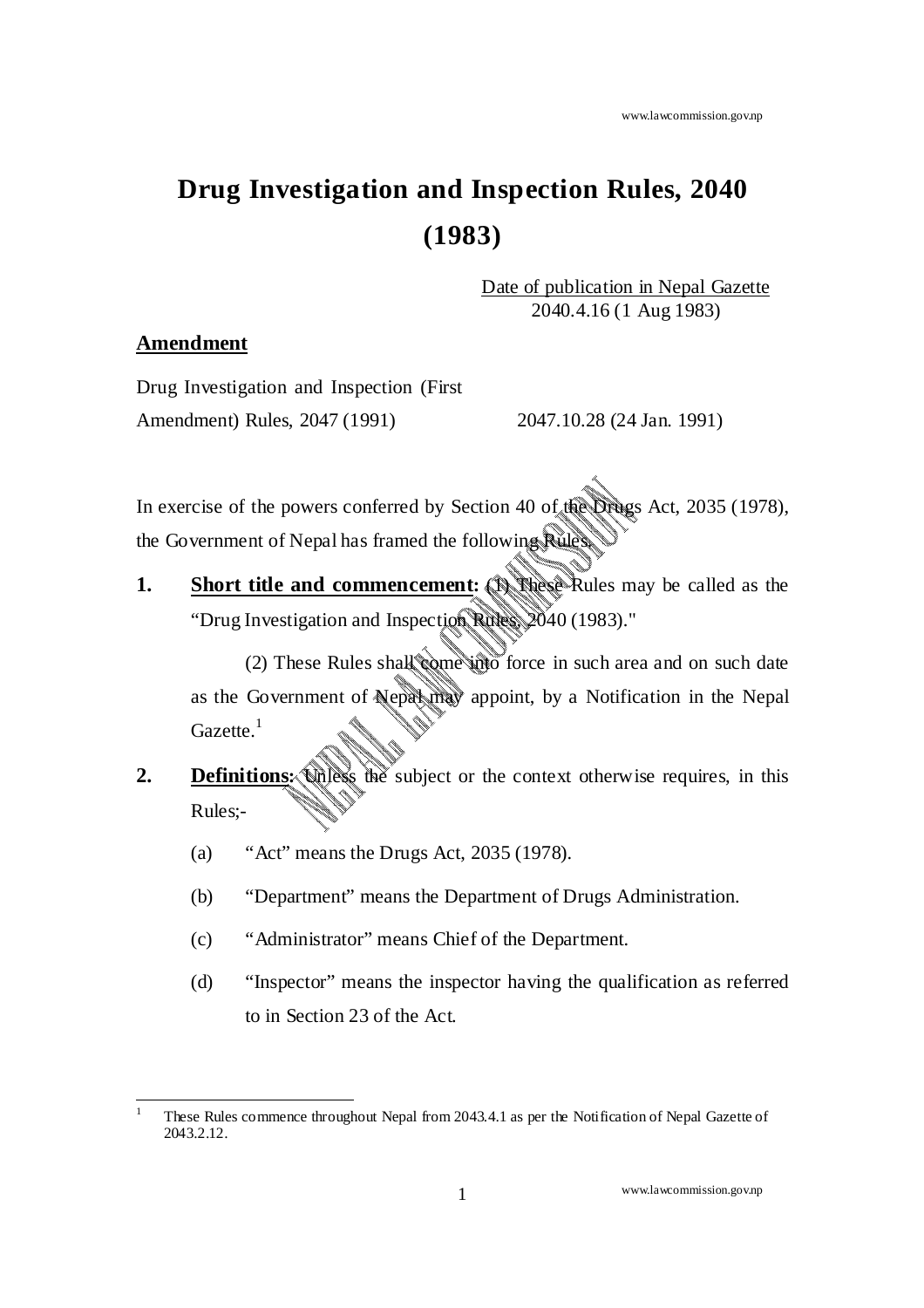- (e) "Analyst" means a person appointed by the Department from amongst the person who has the qualification as referred to in Section 23 of the Act and are working with drug analysis in any research center, laboratory, hospital, dispensary or clinic.
- **3. Inspection, investigation and search may carryout:** The Inspector may, upon making an inspection, investigation or search of a place where drug is produced, sold or distributed or being transported pursuant to Subsection (1) of Section 20 of the Act, carry out inspection or investigation of the work, person involved with the work, environment of the place or the commodities or tools and the substances discovered in the place. The Inspector may also search of those places if he/she deems necessary.
- **4.** *Modus operandi* **or procedure of inspection, investigation and search:** The Inspector is not allowed to carry out inspection or investigation or search of any place under the Rule 3 without permission of the concerned drug keeper or his/her agent.

Provided that, if the Inspector fails to obtain such permission or the permission is not granted, he/she may, if the time so permits, carry out inspection or investigation or search of the place between the period of sunrise and sunset, in general, in witness of a representative of the  $2<sup>2</sup>$ municipality or the village development committee or of an employee of any governmental office nearby.

**5.** Drug may be suspended: (1) Upon the inspection or investigation or search pursuant to Rules 3 and 4, if the Inspector deems it necessary to suspend any drug, he/she may suspend such drug and hand over it to the concerned drug keeper or his/her agent with sealed.

 $\frac{1}{2}$ Amended by First Amendment.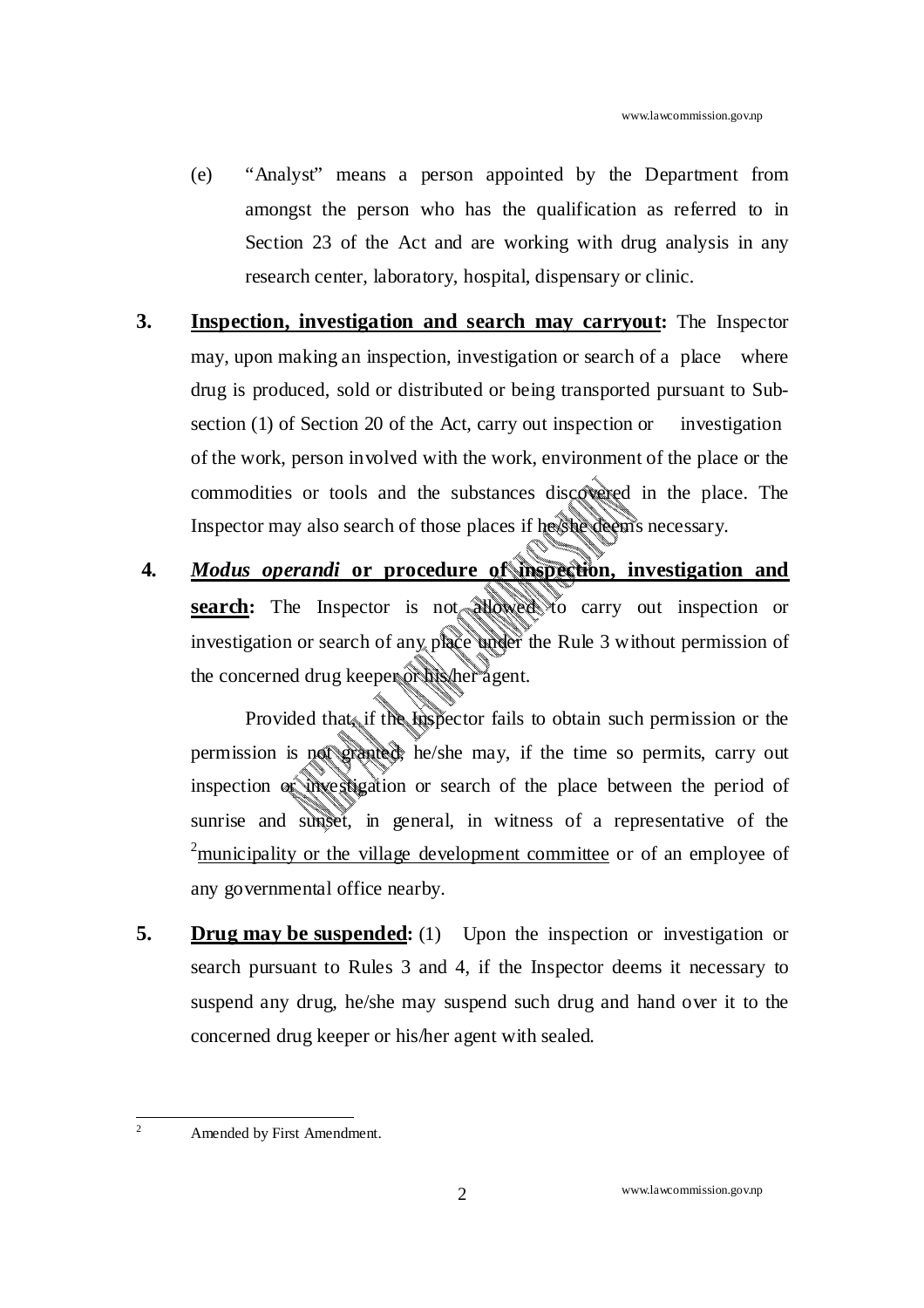(2) The drug keeper or his/her agent shall collect the drug hold by the Inspector pursuant to Sub-rule (1) and the drug keeper or the agent shall give a copy of the receipt thereof to the Inspector.

**6. Held drug may be seized if not collected:** (1) If the drug keeper or the agent does not agree to collect the drug suspended by the Inspector pursuant to Rule 5, the Inspector may restrain the drug.

(2) The Inspector shall give the receipt of the drug if restrained pursuant to Sub-rule (1).

**7. May be Removed the substance irrelevant with drug:** (1) Upon the inspection, investigation or search carried out in any place, if the Inspector discovers any substance other than drug and if the drug keeper or his/her agent fails to justify satisfactorily the use of the substance; and if there is a possibility of blending the substance with the drug, the Inspector may give order to immediately remove such substance from the place.

(2) If the Inspector gives an order to remove any substance pursuant to Sub-rule (1), the drug keeper or his/her agent shall remove the substance.

**8.** Sample of drug<sup>3</sup>  $\langle 1 \rangle$  Upon an inspection or investigation or search pursuant to Rule 3 or upon suspension of any drug pursuant to Rule 5, the Inspector shall take the sample of the drug.

(2) The Inspector shall, upon collecting the sample of the drug pursuant to Sub-rule (1), collect the drug not less than the quantity as specified by the Department for the purpose of examination and analysis of such drug.

(3) The Inspector shall collect the sample of the drug in separate boxes with seal in order to give the sample to the concerned drug keeper or his/her agent, send to the analyst for examination and analysis and to keep in the department as well.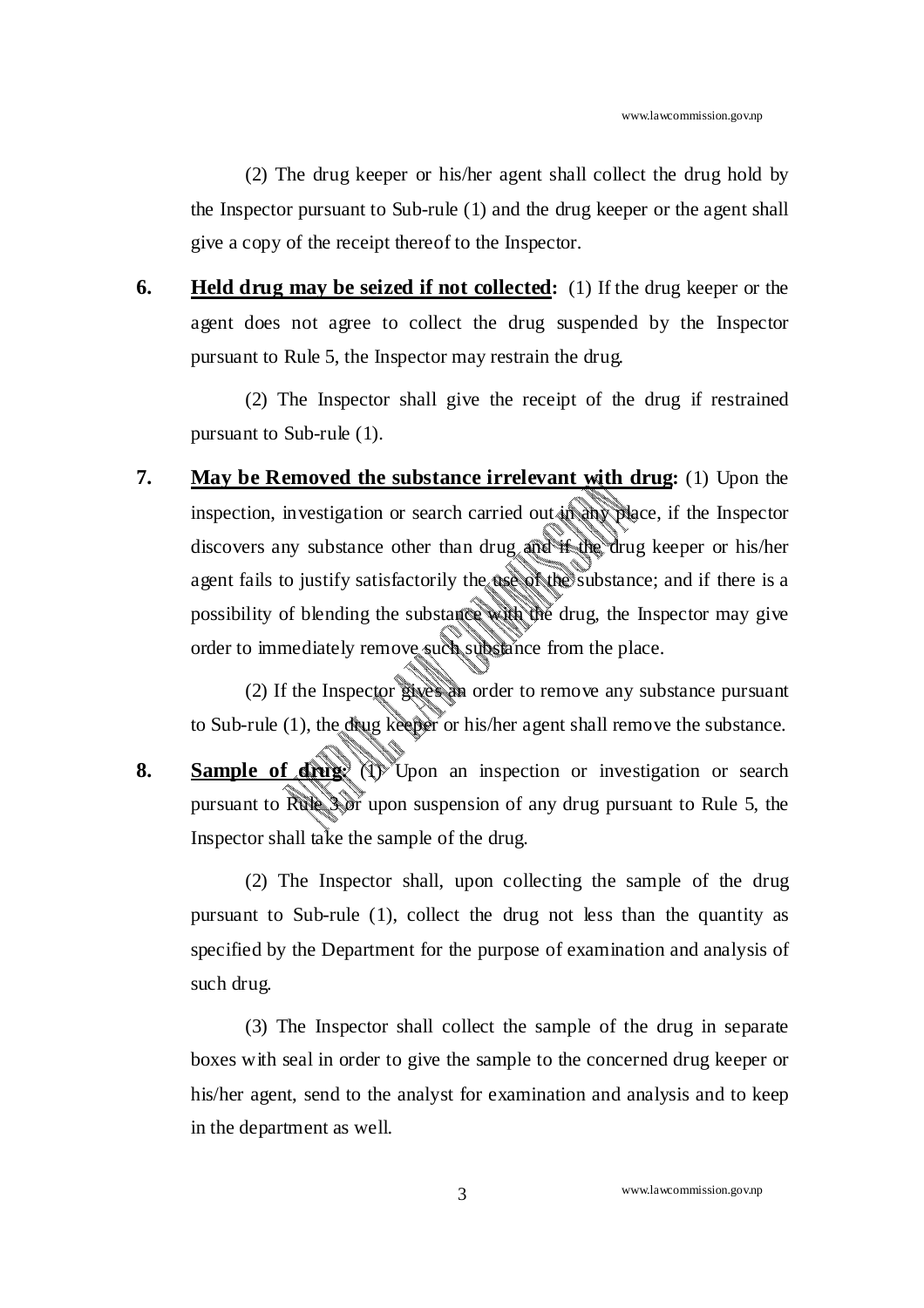(4) The Inspector shall make payment of the drug as per the prevailing price which was collected in order to be sent to the analyst and the Department.

- **9. Method of sealing of box:** The Inspector shall adopt the following method while sealing the box pursuant to Sub-rule (3) of Rule 8.
	- (a) Name and quantity of the drug kept inside the box including the indicative number if any, has to be clearly mentioned outside of the same box.
	- (b) Box should be closed and corked properly by which the drug kept inside the box may not leak or seep out.
	- (c) The cork and the box should be tightened by the thread and the thread should be sealed.
	- (d) The seal should be set in such way that the box may not open without breaking the seal.
- **10.** Setting of clear stamp while sealing: (1) The Inspector and the drug keeper or his/her agent shall, upon sealing the box of the drug, set the stamp of their own name on at least four places of the box in a legible manner.

(2) If the drug keeper or his/her agent refuses to set the seal pursuant to Sub-rule (1), the Inspector shall seal the box and set the stamp of his/her own name legibly on at least four places of the box in witness of the representative of the  $\frac{3}{5}$ municipality or the village development committee or an employee of a government office.

**11. Notice to be given to the Department:** If the drug keeper or his/her agent denies setting the seal in the box or refuses to collect the box after

 $\frac{1}{3}$ Amended by First Amendment.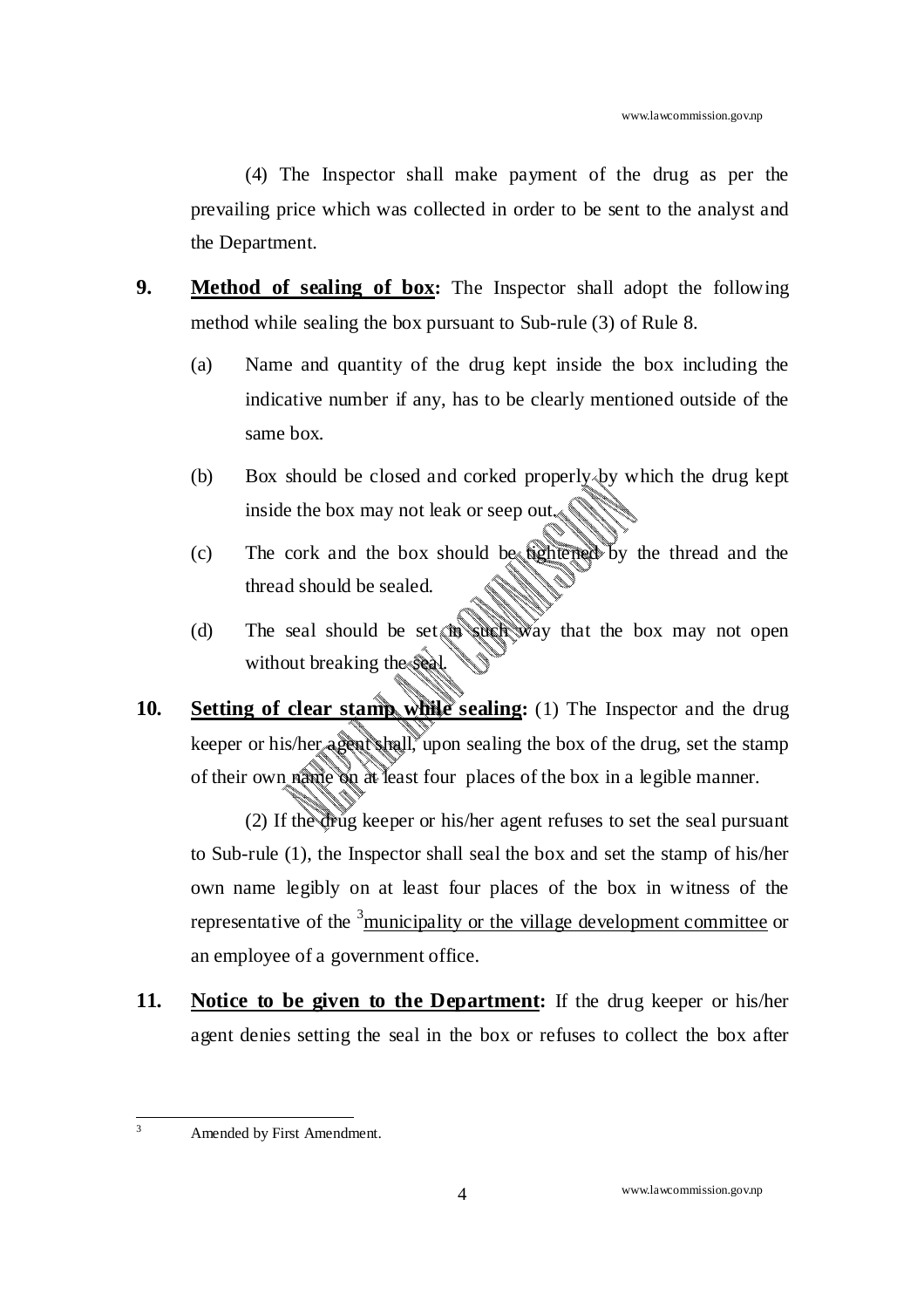setting the seal, the Inspector shall give the notice thereof to the Department immediately.

**12. Reporting:** (1) After carrying out the inspection, investigation or search pursuant to Rules 3 and 4, the Inspector shall submit a written report to the administrator (manager) within Three days from the date of completion of the work.

(2) The Inspector shall mention the following matters, in particular, in the report submitted pursuant to Sub-rule (1).

- (a) The place, and cause of carrying such inspection, investigation or search,
- (b) What kind of drug was discovered in the place and what kind of materials, tools or substance related to the drug were used; and which pharmacist; professional or person is engaged with the production, sale and distribution, transport and storage of the drug.
- Where the drug found has to be withheld or seized, reason for such withholding or seizure of drug,
- (d) Reason for collecting the sample of the drug.
- (e) Upon suspending or collecting the sample of the drug, how many drugs are kept in the box and how it is sealed and why and to whom the box is given.
- **13. Issuance of identity card while deputing the Inspector:** The Department shall give an identity card to the Inspector in a format as referred to in Schedule-1 while deputing him/her.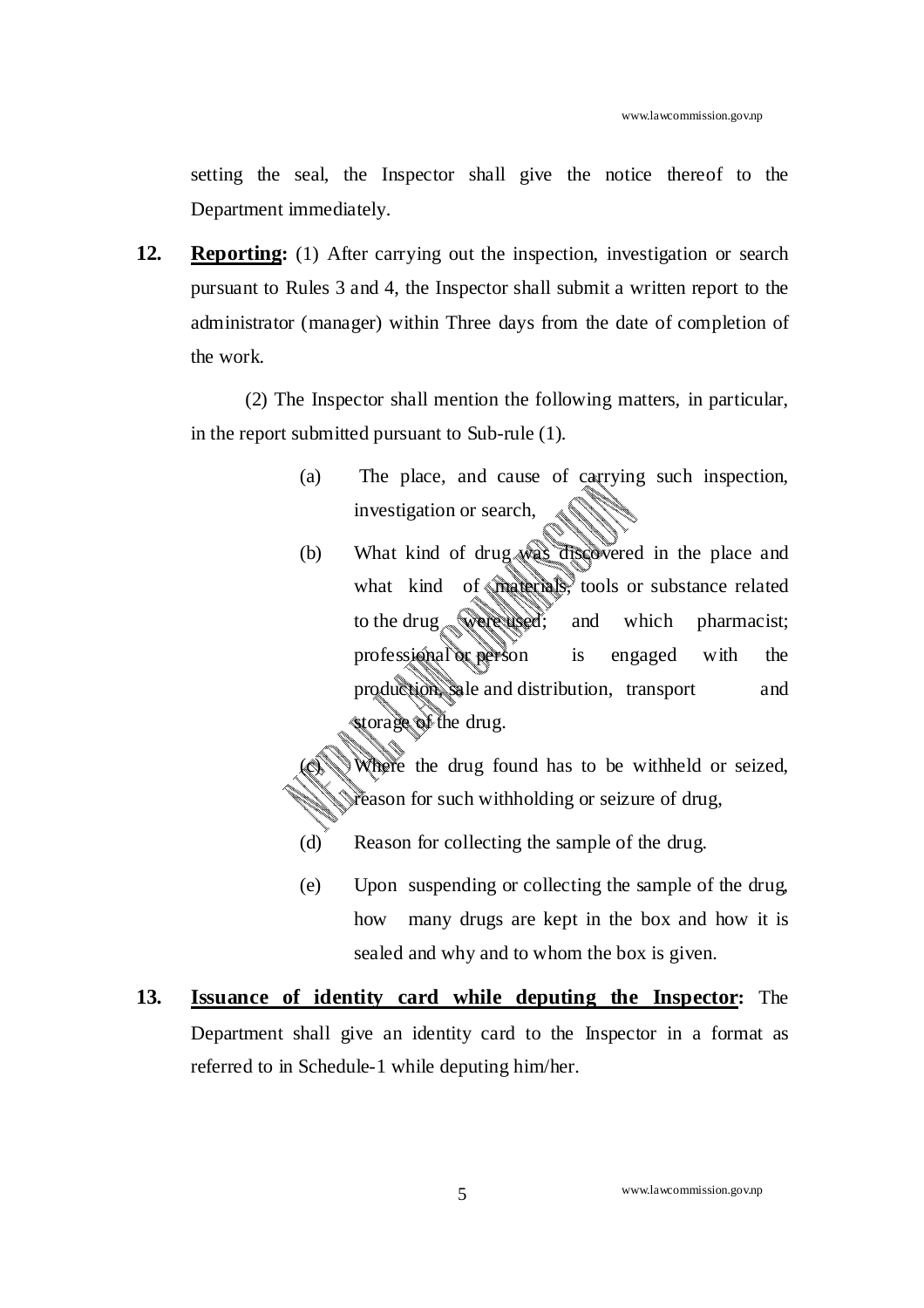- **14. Sealed box to be sent to the analyst:** The box sealed with the sample of the drug as per these Rules shall be sent to any analyst after following the procedures by filling the form in a format referred to in Schedule-2. Sample may be forwarded by post or any means of transport.
	- (a) Box should be packed safely and entwined by thread with seal and stamp at least four places of the thread by making legible of his/her own name or as per the terms of the analyst or the method in accordance with the prevailing law.
	- (b) Name and quantity including the indicative number of the drug shall be clearly mentioned outside the box packed with seal.
- **15. Examination or analysis of the sample of the drug:** (1) After receipt of the box sent for the examination or analysis of the drug as per this Rules, the analyst shall check whether the seal set on the box and out side of the pack is accurate and shall open the pack and the box upon keeping records thereof.

 (2) The analyst of the sample of the drug shall, after opening the box pursuant to Sub-rule (1), examine, analyze and report to the Administrator in a format as referred to in Schedule-3.

**16. Sample of the drug may be re-examined or analyzed:** (1) If the drug keeper wants to have re-examined or analyzed the sample of the drug concerned with the case pursuant to this Act, he/she may submit an application before the Adjudicating Authority, with the box of the drug kept with him/her.

(2) After submission of report pursuant to Sub-rule (1), the Adjudicating Authority, if he/she deems appropriate to have it re-examined or analyzed, shall send the box, received with the application, to any analyst and shall give notice thereof to the Department.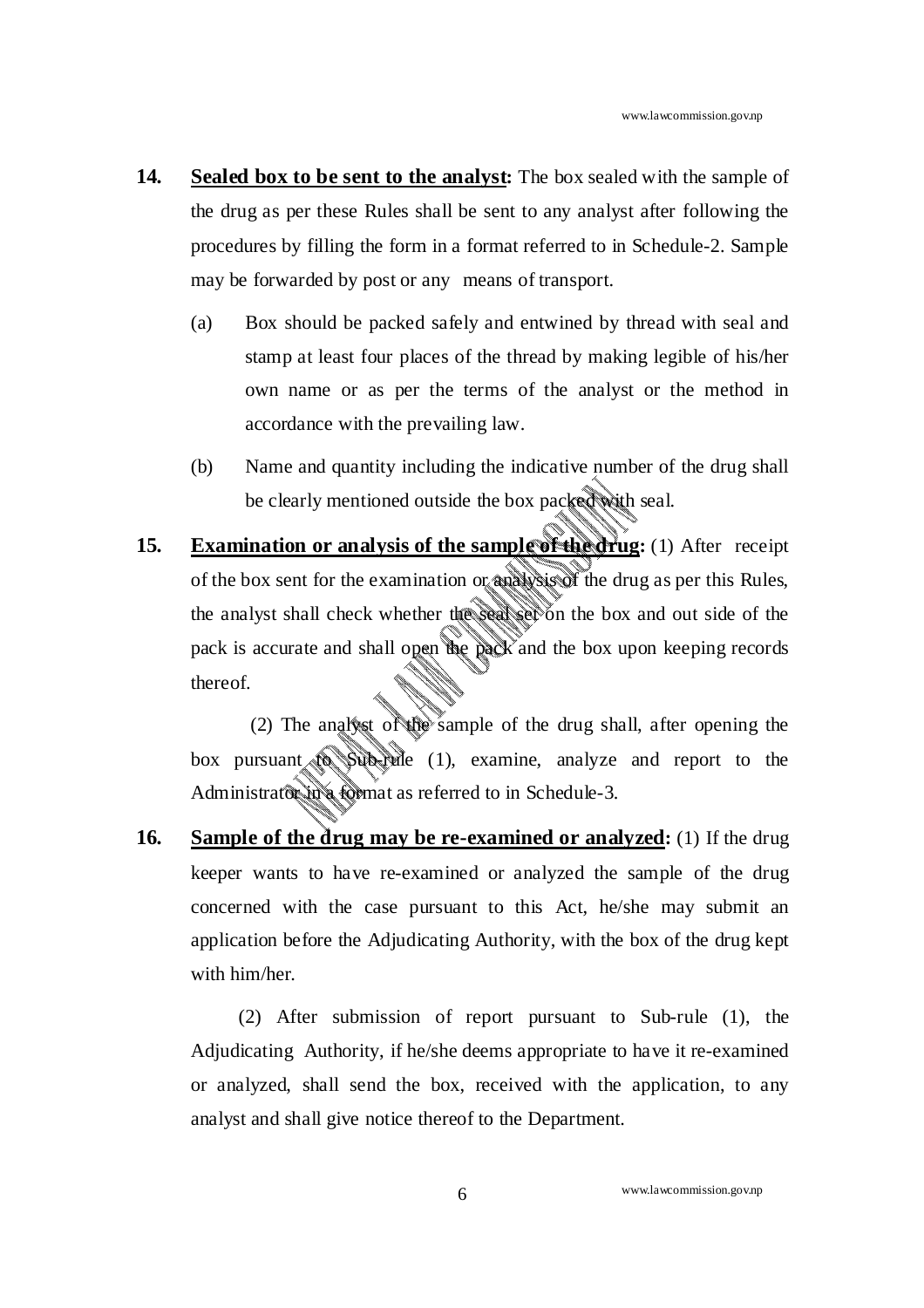(3) After receiving the box of the drug sent pursuant to Sub-rule (2), the analyst shall examine and analyze the sample of the drug and send the report to the concerned Adjudicating Authority in a format as referred to in Schedule-3 through the Department.

- **17. Expenditure of re-examination and analysis to be borne by the drug keeper:** The expenditure made upon examination or analysis of any drug under Rule 16 shall be borne by the concerned drug keeper.
- **18. Recognition of research centre or laboratory:** (1) For the purpose of examination or analysis of drug by any analyst pursuant to the Act or the Rules, if the Government of Nepal has to grant recognition to any domestic or international research centre or laboratory, recognition shall be granted on the advice of the Drug Advisory Council.

(2) The Government of Nepal may, if it deems necessary, cancel the recognition of any research centre or laboratory granted pursuant to Subrule (1) on the advice of the Drug Advisory Council.

- **19. Functions, duties and powers of the Administrator:** In addition to the functions to be carried out under the Act and these Rules, the Administrator shall perform the following functions, duties and powers:
	- (a) To implement, or cause to be implemented, the decisions made by the government of Nepal regarding the complaints against the order of cancellation issued by him/her pursuant to Sub-section (4) of Section 20 of the Act.
	- (b) To inspect acts and proceedings of the Inspector if he/she deems necessary.
	- (c) Cause to be performed acts and proceedings of the Inspector of an area through the Inspector of another area.

www.lawcommission.gov.np 7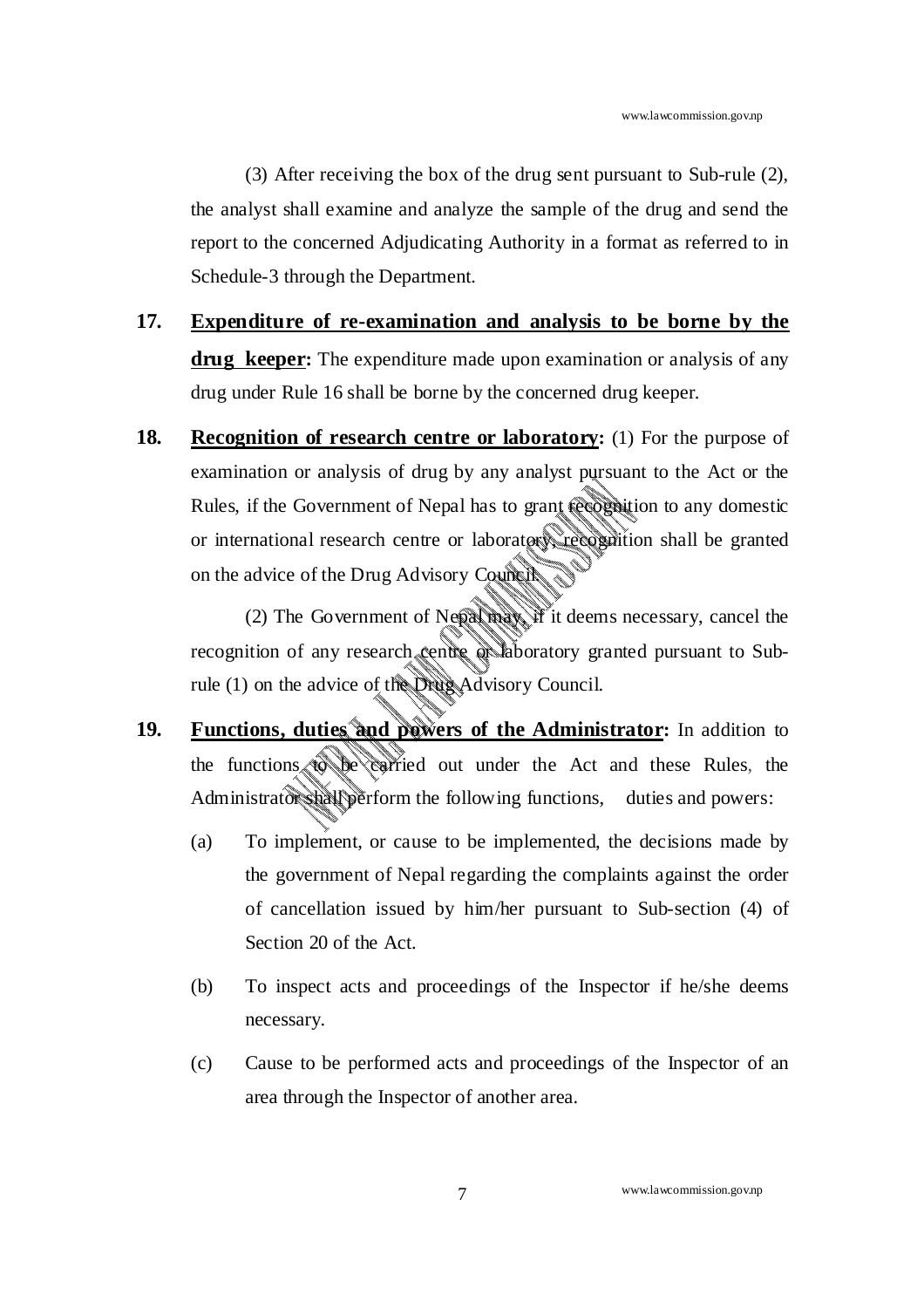- (d) To give instructions to the Inspector regarding his/her duty, subject to his/her general administration.
- (e) To perform such other functions as specified by the Government of Nepal subject to the Act and these Rules.
- **20. Release of the withheld or seized drug:** If the analyst, upon the examination and analysis of the sample of the drug reaches in a conclusion that the drug withheld or seized is safe for people, effective and of qualitative, the Administrator shall release the withheld or seized drug.
- **21. Not to cause any obstruction to the Inspector:** The drug keeper, his/her agent or any one shall not make any obstruction to the Inspector while he/she is making inspection, investigation of search pursuant to Rule 3.

www.lawcommission.gov.np 8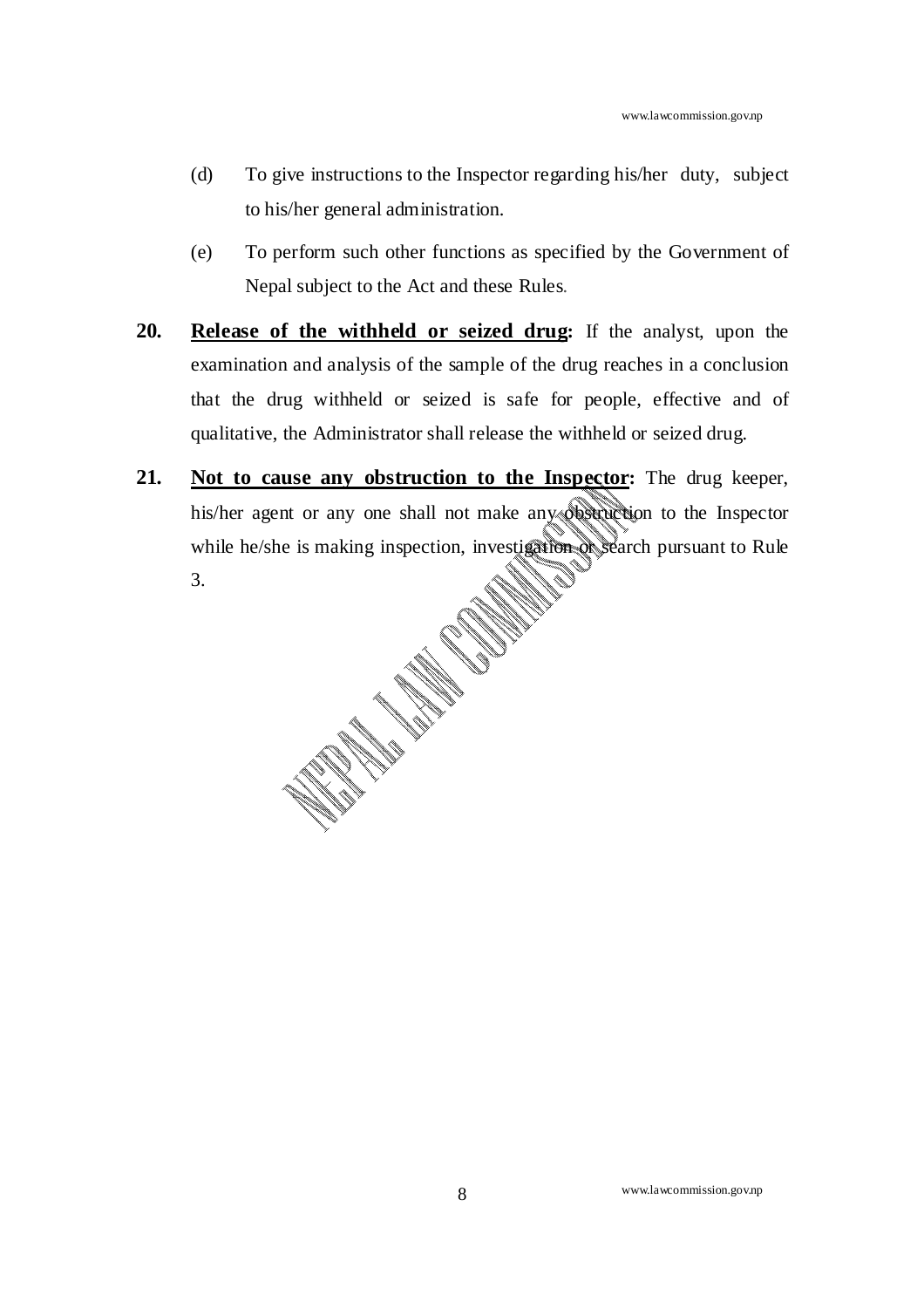www.lawcommission.gov.np

Passport size photograph of the Inspector

## **Schedule-1**

(Relating to rule 13)

Government of Nepal

Ministry of Health and Population and Population

Department of Drugs Administration

## **IDENTITY CARD**

No.

Name and surname of Inspector:

Signature:

Date:

You are deputed to act as an Inspector from the following date and in the area unless otherwise provided by order, subject to the Drugs Act, 2035 (1978) and the Drugs Inspection and Investigation Rules, 2040 (1983).

| Area | Date | Deputing Officials' |                  |               |
|------|------|---------------------|------------------|---------------|
|      |      | Name of the Office  | Name,<br>Surname | Sign and date |
|      |      |                     |                  |               |
|      |      |                     |                  |               |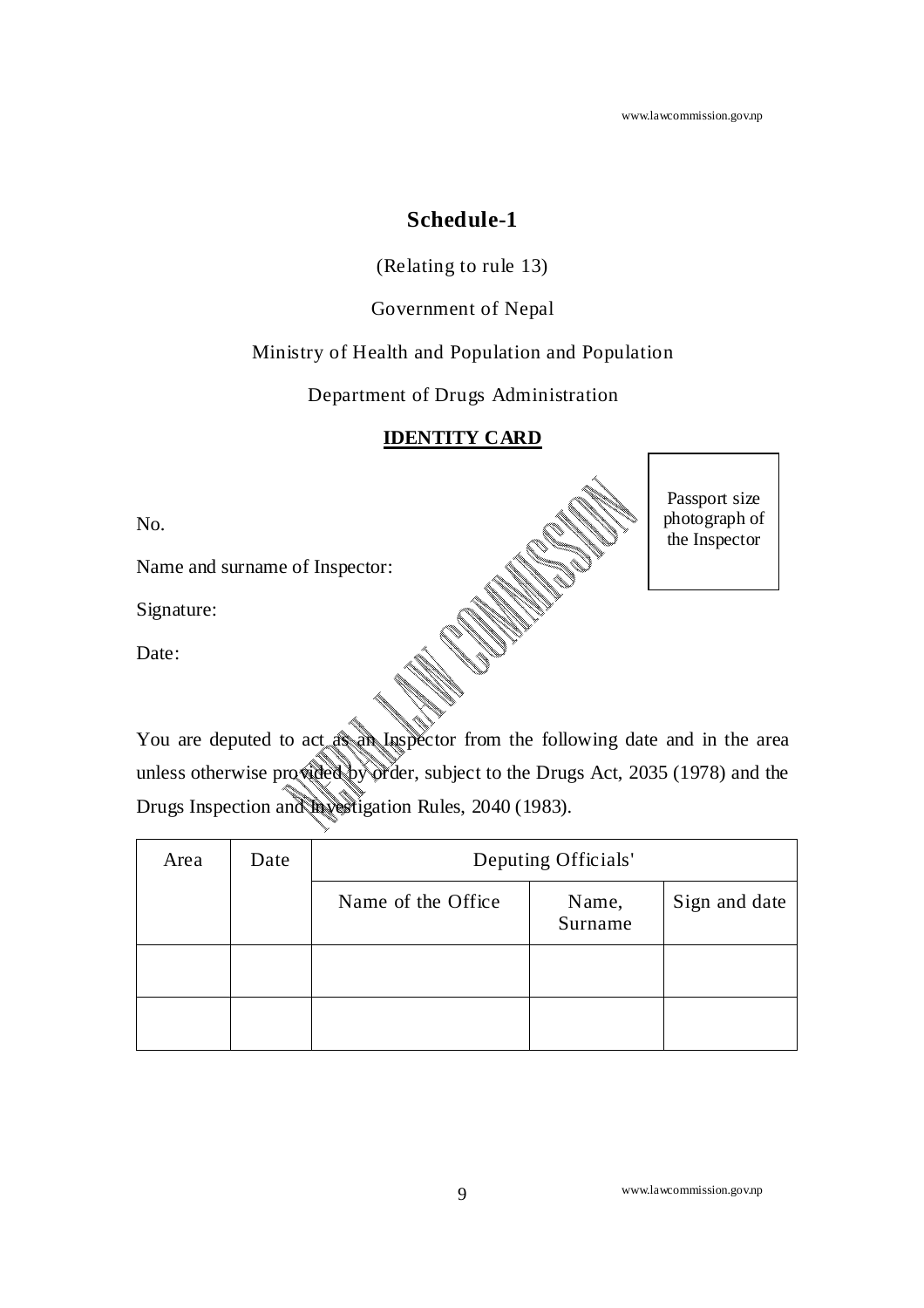## Note:

- 1. This identity card should be kept with the Inspector while carrying out inspection, investigation and search in any place of the area of deputation.
- 2. This identity card shall not be handed over or given to any person in any circumstance.
- 3. If the Inspector quits his/her job or he/she is dismissed from his/her job for any reason, he/she shall return this identity card to the Department immediately.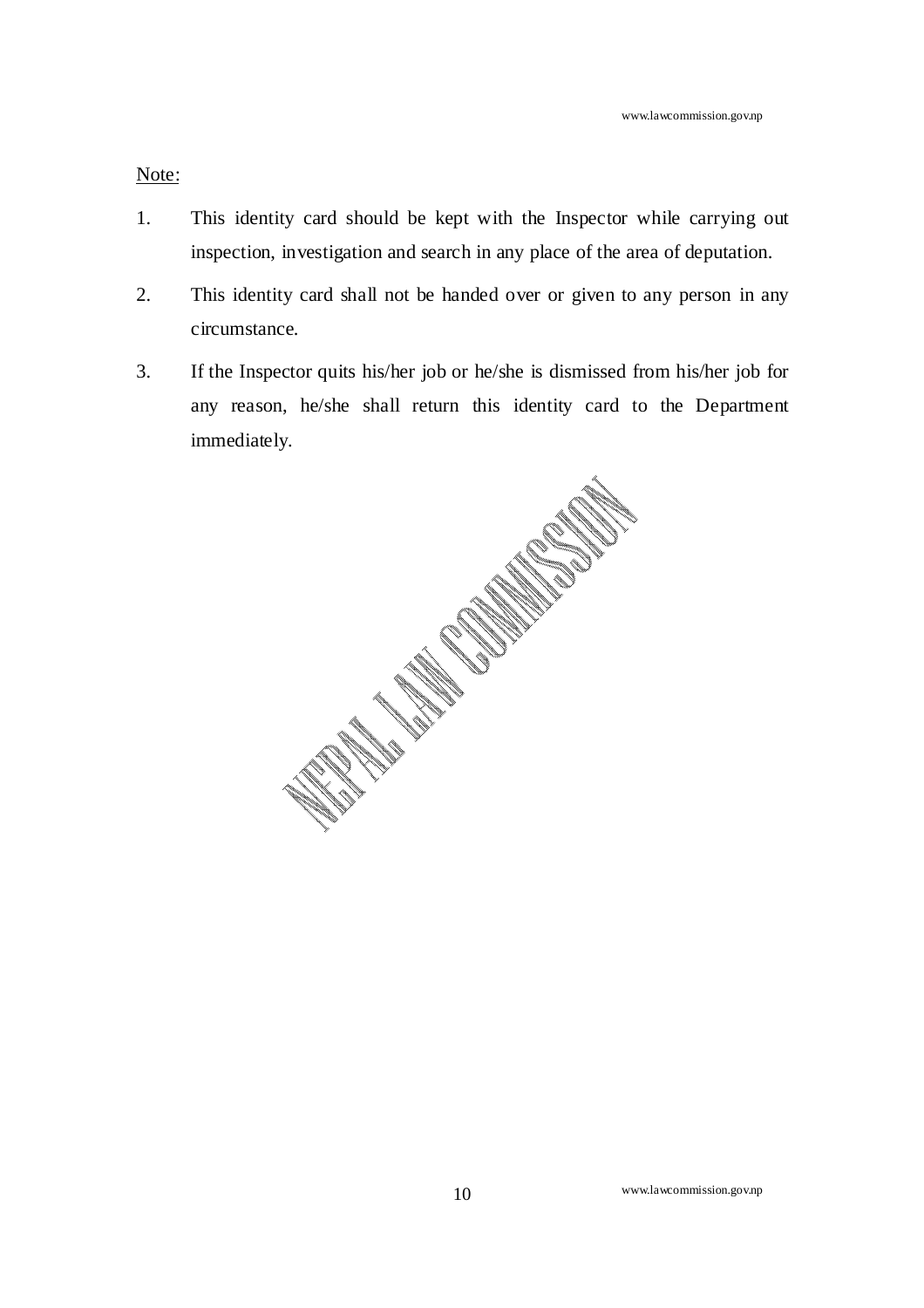## **Schedule-2**

## (Relating to Rule 14)

#### **Form for sending the sample of the drug**

Ref No.

To................

The sample of the drug kept in the sealed box is, hereby, sent mentioning the following details for examination and analysis as per the Drugs Act, 2035(1978) and the Drugs Inspection and Investigation Rules, 2040(1983). I do, hereby, request to send a report to................of the outcomes of the examination and analysis of the drug and the condition of the box while received

- 1. Number of the sealed box
- 2. Name of the drug and quantity
- 3. Serial number of the sample of the drug mentioned in the record
- 4. Indicative number mentioned outside the pack
- 5. Sample of seal set outside the box and the pack.
- 6. Date and place of collection of the sample of the drug
- 7. Matters to be examined and analyzed
- 8. Other necessary matters, if any:

Name of the Office: Inspector's

Stamp of the Office Signature

Date: Name and surname